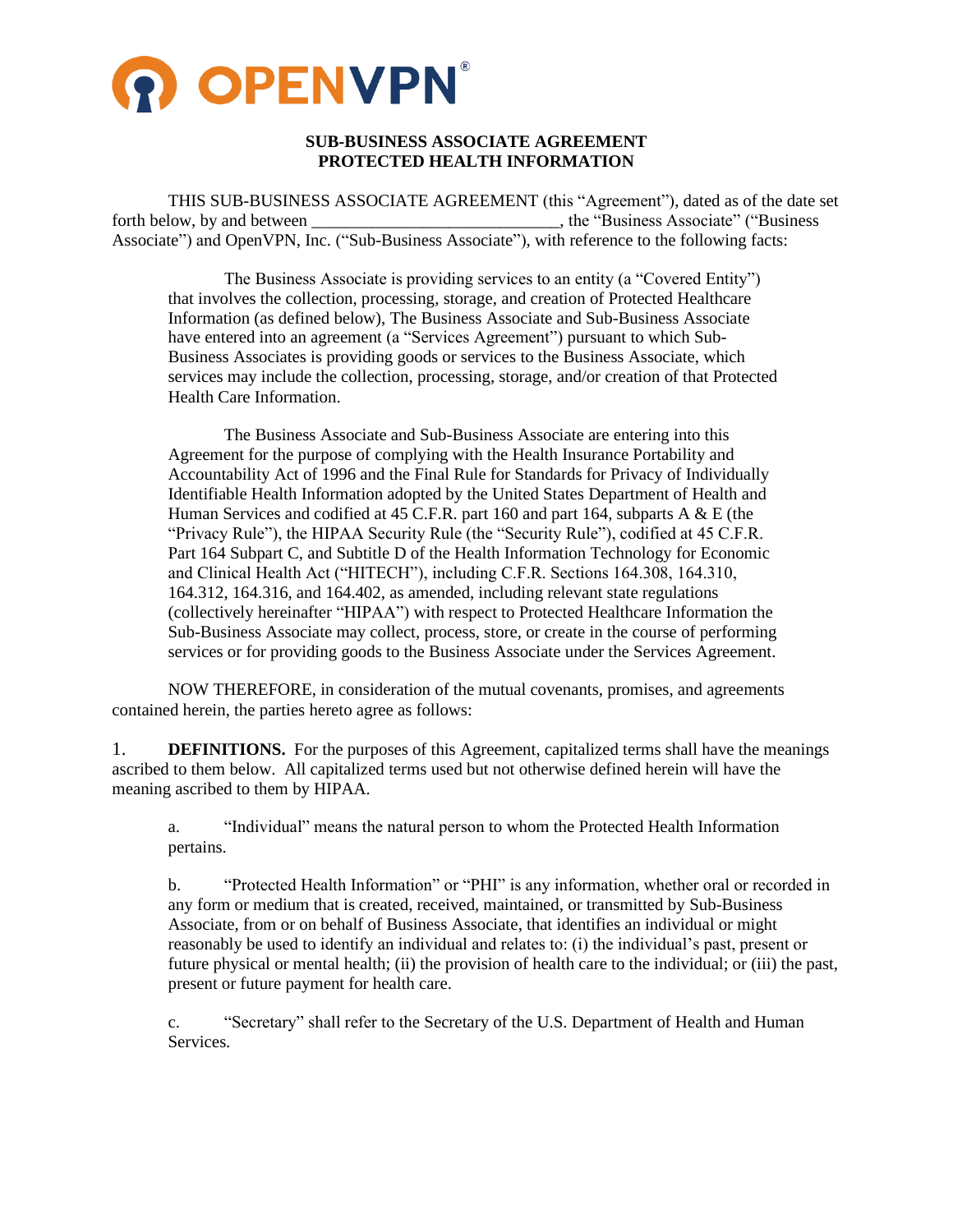d. "Unsecured PHI" shall mean PHI that is not rendered unusable, unreadable, or indecipherable to unauthorized individuals through the use of a technology or methodology specified by the Secretary. This definition applies to both hard copy PHI and electronic PHI.

## <span id="page-1-0"></span>2. **OBLIGATIONS OF SUB-BUSINESS ASSOCIATE**

## a. Confidentiality

(i) Sub-Business Associate shall use or disclose PHI only in connection with performing its obligations under this Agreement and the Service Agreement and not in any other manner other than as permitted by this Agreement or permitted or required by law.

(ii) Sub-Business Associate may disclose PHI as is reasonably necessary to perform its obligations under this Agreement and the Services Agreement. Sub-Business Associated may also disclose PHI in connection with the proper management and administration of Sub-Business Associate's business, but only if:

A. That disclosure is required by law, or

B. Sub-Business Associate obtains reasonable assurances from the person or entity to whom the information is disclosed that the information remain confidential and be used or further disclosed only as required by law and only for the purpose for which it was disclosed to the person or entity, and the person or entity notifies the Sub-Business Associate of any instances of which it is aware in which the confidentiality of the information has been breached.

b. Safeguards. Sub-Business Associate shall employ appropriate administrative, technical, and physical safeguards, consistent with the size and complexity of Sub-Business Associate's operations, to protect the confidentiality, integrity, and availability of PHI and to prevent the use or disclosure of PHI in any manner inconsistent with this Agreement. Sub-Business Associate shall comply, where applicable, with the Security Rule with respect to electronic PHI, to prevent use or disclosure of PHI other than as provided for in this Agreement. Sub-Business Associate agrees to ensure that any agent or subcontractor to whom it provides electronic PHI agrees to implement reasonable and appropriate safeguards to protect such information.

c. Disclosure of PHI for Remuneration

(i) Sub-Business Associate shall not directly or indirectly receive remuneration in exchange for disclosing PHI without the prior written consent of Business Associate. The restrictions in the previous sentence do apply to disclosures of PHI by Sub-Business Associate:

A. For public health purposes pursuant to 45 C.F.R. § 164.512(b) or § 164.514(e);

B. for research purposes pursuant to 45 C.F.R. § 164.512(i) or § 164.514(e), where the only remuneration received by Subcontractor is a reasonable costbased fee to cover the cost to prepare and transmit the PHI for such purposes;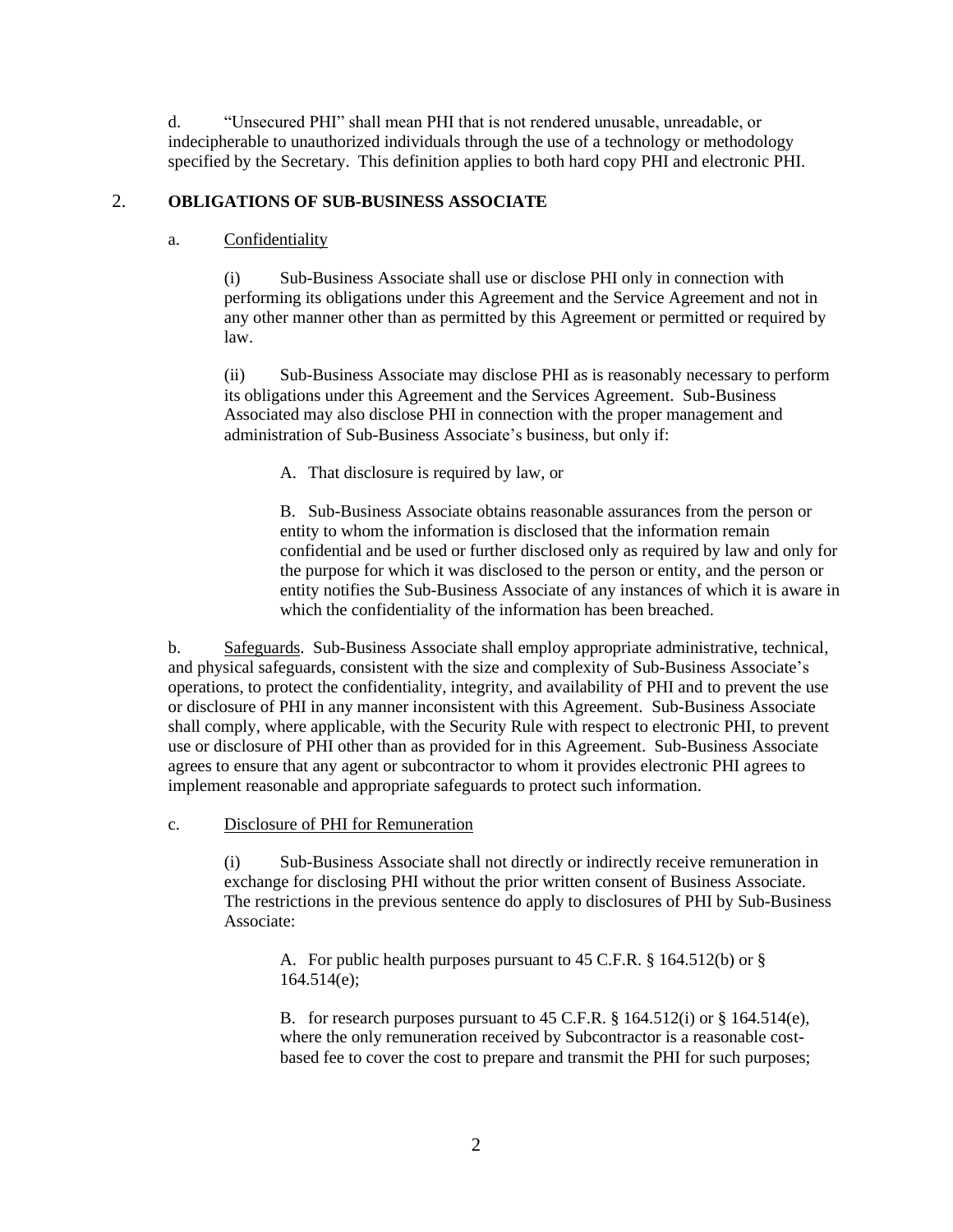C. for treatment, payment or Health Care Operations purposes pursuant to 45 C.F.R. § 164.506(a);

D. to or by Sub-Business Associate for activities that Sub-Business Associate undertakes on behalf of Business Associate pursuant to 45 C.F.R. §§ 164.502(e) and 164.504(e), and the only remuneration provided is by Business Associate to Sub-Business Associate for the performance of such activities;

E. to an Individual, or to Business Associate on behalf of the Individual, when requested under 45 C.F.R. §§ 164.524, 164.526 or 164.528; and

F. that are required by Law, subject to the requirements of 45 C.F.R. § 164.512(a).

(ii) Sub-Business Associate shall not use or disclose PHI for marketing purposes, as defined in 45 C.F.R. § 164.501, except as specifically authorized by Business Associate in writing.

d. Availability of Books and Records. Sub-Business Associate shall permit the Secretary and other regulatory and accreditation authorities to audit Sub-Business Associate's internal practices, books, records, policies, and procedures at reasonable times as they pertain to the use and disclosure of PHI received from, or created or received by Sub-Business Associate on behalf of, Business Associate and/or Covered Entity for the purpose of verifying that Covered Entity is in compliance with the requirements of HIPAA.

<span id="page-2-0"></span>e. Access to and Amendment of PHI. Upon written request by Business Associate, to the extent Business Associate demonstrates that it is incapable of doing so itself, Sub-Business Associate shall make PHI in a Designated Record Set available to Business Associate for inspection and copying to enable Business Associate's Covered Entity or Business Associate customers to fulfill their obligations under the Privacy Rule, including without limitation 45 C.F.R. §§ 164.524 and 164.526. No later than twenty (20) calendar days following a request by Business Associate (unless a longer response time is authorized by Business Associate in writing), Sub-Business Associate shall:

(i) Produce the PHI in the form and format requested by Business Associate if the information is readily producible in such form or format; or, if not, then (i) in another computerized format (e.g., MS Word or Excel, text, HTML or PDF); or (ii) if Sub-Business Associate does not maintain the information electronically, then in readable hard copy form or another form and format as agreed by Business Associate and Sub-Business Associate;.

(ii) transmit a copy of PHI to another person or entity as directed by Business Associate or its Covered Entity or Business Associate partners on behalf of the Individual; and

(iii) incorporate any amendments to PHI as directed by Business Associate.

Business Associate shall pay Sub-Business Associate a reasonable fee and reimburse Sub-Business Associate for its out of pocket costs incurred in complying with the Business Associate's request made under this Sectio[n 2](#page-1-0)[e.](#page-2-0)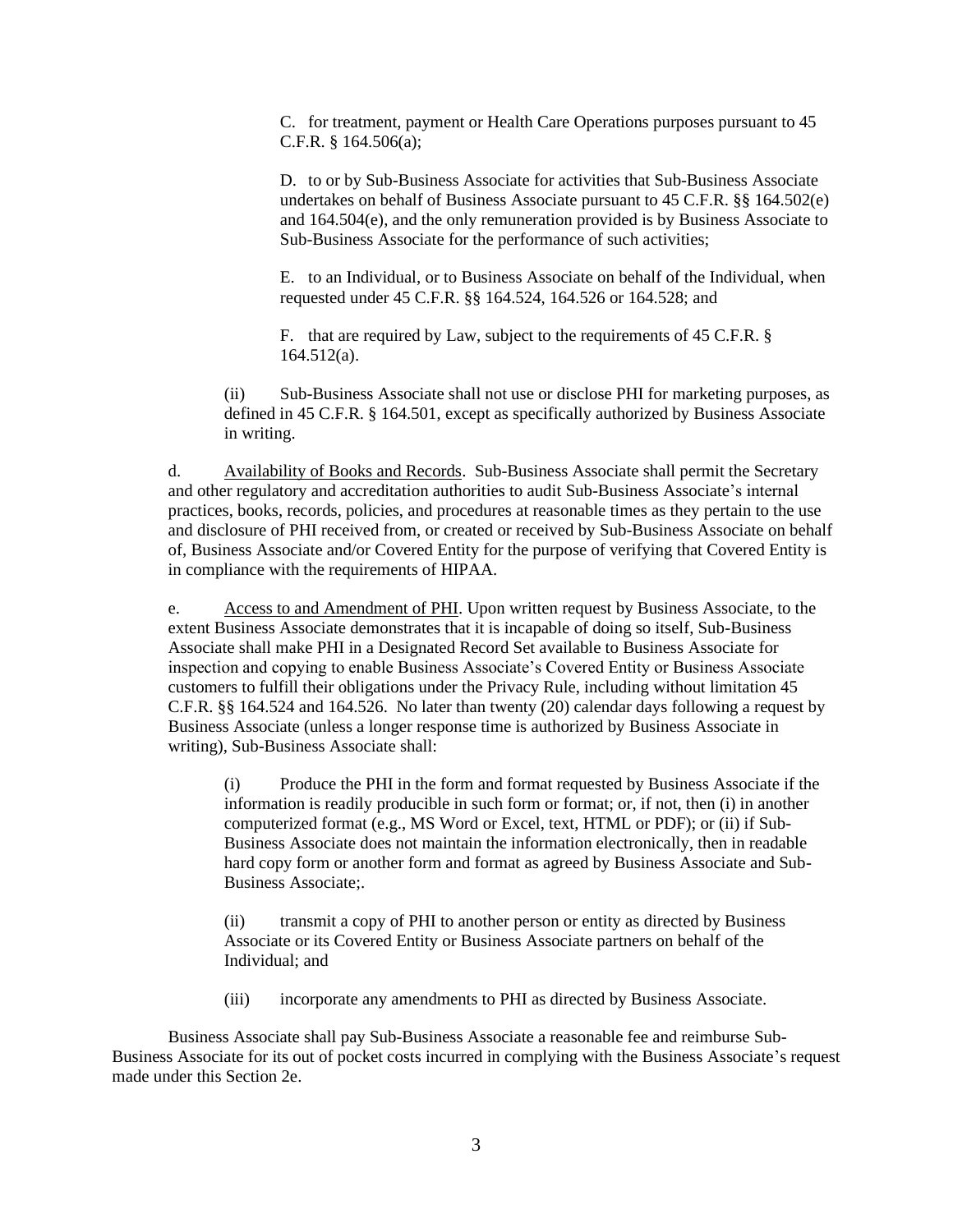# <span id="page-3-1"></span><span id="page-3-0"></span>f. Accounting of Disclosures

Sub-Business Associate agrees to document disclosures of PHI, if any, and information related to such disclosures as required by and in accordance with 45 C.F.R. § 164.528.

(ii) No later than 20 days following a written request by Business Associate (unless a longer response time is authorized by Business Associate in writing), Sub-Business Associate shall provide an accounting of disclosures of PHI pertaining to the Individual(s) subject of the request, to enable Business Associate's Covered Entity or Business Associate partners to fulfill their obligations under 45 C.F.R. § 164.528. The accounting shall include the details specified in 45 C.F.R. § 164.528(b)(2).

<span id="page-3-2"></span>(iii) If and to the extent Sub-Business Associate uses or maintains an electronic health record ("EHR"), with respect to PHI, Sub-Business Associate shall, in addition to the requirements set forth in paragraphs (a) and (b) above, track and provide accounting of disclosures of EHR for purposes of treatment, payment or Health Care Operations of Business Associate's Covered Entity or Business Associate partners, as provided in 45 C.F.R. § 164.506.

(iv) Sub-Business Associate agrees to maintain an accounting of disclosures described in paragraph [f](#page-3-0)[\(i\)](#page-3-1) for a period of six (6) years after termination of this Agreement, and disclosures described in paragraph [f](#page-3-0)[\(iii\)](#page-3-2) for a period of three (3) years after termination of this Agreement.

g. Reporting Obligations - Breach Notification. Sub-Business Associate shall report to Business Associate in writing any use or disclosure of PHI of which it becomes aware that is not in accordance with this Agreement or the Privacy Rule, including Breaches of Unsecured PHI, as required by 45 C.F.R. § 164.410, and any Security Incidents, without unreasonable delay and in no case later than thirty (30) calendar days after the discovery of any such use, disclosure, Breach, or Security Incident. Upon discovery of a Breach or Security Incident, Sub-Business Associate will undertake a documented risk assessment in accordance with the Breach Response Rule to determine whether the acquisition, access, use or disclosure of the PHI at issue is likely to compromise the affected PHI. Sub-Business Associate shall make this determination in coordination and consultation with Business Associate. Sub-Business Associate shall make and retain records of such determinations, including the basis for any determination that an unauthorized use or disclosure of PHI is not a Breach that requires notification of affected individuals, regulators and others, and shall provide the documents supporting such determination to Business Associate if requested. Sub-Business Associate's determination that the Breach is likely to result in low probability of compromise of the affected PHI is subject to review and approval by Business Associate. If Business Associate disagrees with Sub-Business Associate's determination of low probability of compromise, Sub-Business Associate shall comply with Business Associate's determination and comply with the requirements of this Agreement consistent with such determination. Sub-Business Associate shall mitigate, to the extent commercially practicable, any harmful effect known to Sub-Business Associate arising from a use or disclosure of PHI by Sub-Business Associate in violation of the requirements of this Agreement (including a Breach of Unsecured PHI) a Security Incident; however, nothing in this Section will impose an obligation on Sub-Business Associate to notify the Covered Entity or Individual in question directly of such Breach, Security Incident, or other disclosure, and the Business Associate undertakes to provide such notice to that Covered Entity or Individual as required by law.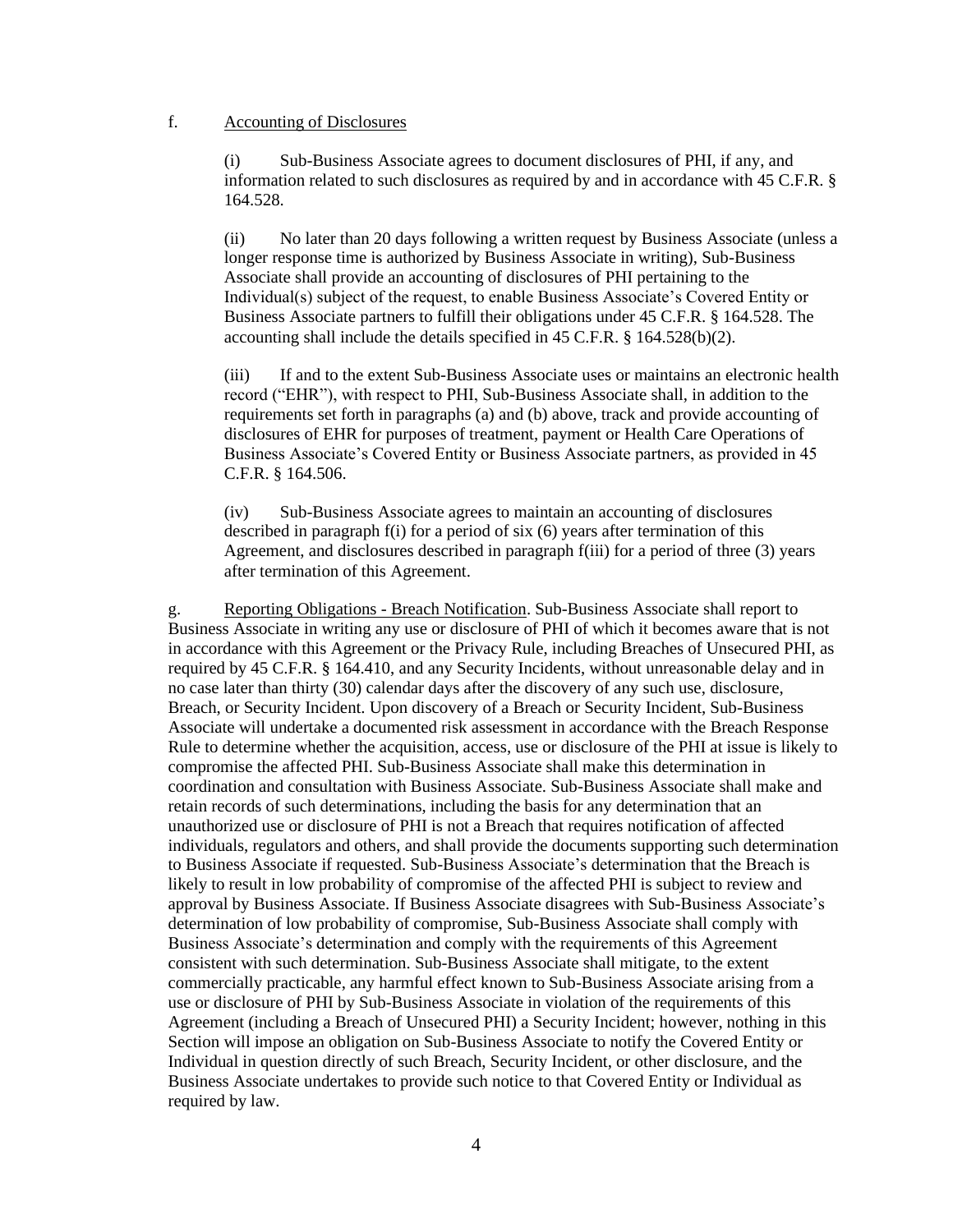h. Subcontractors and Agents. Sub-Business Associate may disclose PHI to a subcontractor of Sub-Business Associate and may allow such subcontractor to create, receive, maintain or transmit PHI on Sub-Business Associate's behalf if that subcontractor enters into a contract with Sub-Business Associate whereby that subcontractor is bound by the same restrictions and conditions that apply to Sub-Business Associate with respect to the PHI. If Sub-Business Associate becomes aware of a violation the Rules by the subcontractor or a pattern of activity or practice of that subcontractor that constitutes a material breach or violation of the subcontractor's obligation under the contract with Sub-Business Associate, Sub-Business Associate will take reasonable steps to cure that breach or end that violation, as applicable, and, if such steps are unsuccessful, terminate the contract or arrangement to the extent reasonably feasible.

i. Return of PHI. During the term of this Agreement, when any particular PHI is no longer necessary for the performance of the services to Business Associate or for any other purposes for which Sub-Business Associate is authorized to use or disclose the PHI, upon written request from Business Associate, Sub-Business Associate shall without unreasonable delay return or, if Business Associate gives written permission, securely destroy such PHI in whatever form or medium and retain no copies of such PHI. In the event that Sub-Business Associate determines that returning or destroying the PHI is infeasible, Sub-Business Associate shall provide to Business Associate notification of the conditions that make return or destruction infeasible. Upon mutual agreement of the parties that return or destruction of the PHI is infeasible, Sub-Business Associate shall extend the protections of this Agreement (and of any additional requirements imposed by HIPAA, HITECH or the Rules) to such PHI and limit further uses and disclosures of such PHI to those purposes that make the return or destruction infeasible, for so long as Sub-Business Associate maintains such PHI.

# 3. **OBLIGATIONS OF BUSINESS ASSOCIATE**

### a. Permissible Requests

(i) Business Associate shall not request Sub-Business Associate to use or disclose PHI in any manner that would violate applicable federal or state laws if such use or disclosure were made by Business Associate, Covered Entity, or any contractor of Business Associate or Covered Entity.

(ii) Business Associate may request Sub-Business Associate to disclose PHI directly to another party only for the purposes allowed by HIPAA, the HITECH Act and the Rules.

(iii) Business Associate shall use its best efforts to minimize the disclosure of PHI to Sub-Business Associate where the disclosure of that information is not needed for Subcontractor to provide or services to Business Associate.

### b. Notifications

(i) Business Associate shall notify Sub-Business Associate of any limitation in any applicable notice of privacy practices in accordance with 45 CFR Section 164.520, to the extent that such limitation may affect Sub-Business Associate's use or disclosure of PHI.

(ii) Business Associate shall notify Sub-Business Associate of any changes in, or revocation of, permission by an Individual to use or disclose PHI, to the extent that such changes may affect Sub-Business Associate's use or disclosure of PHI.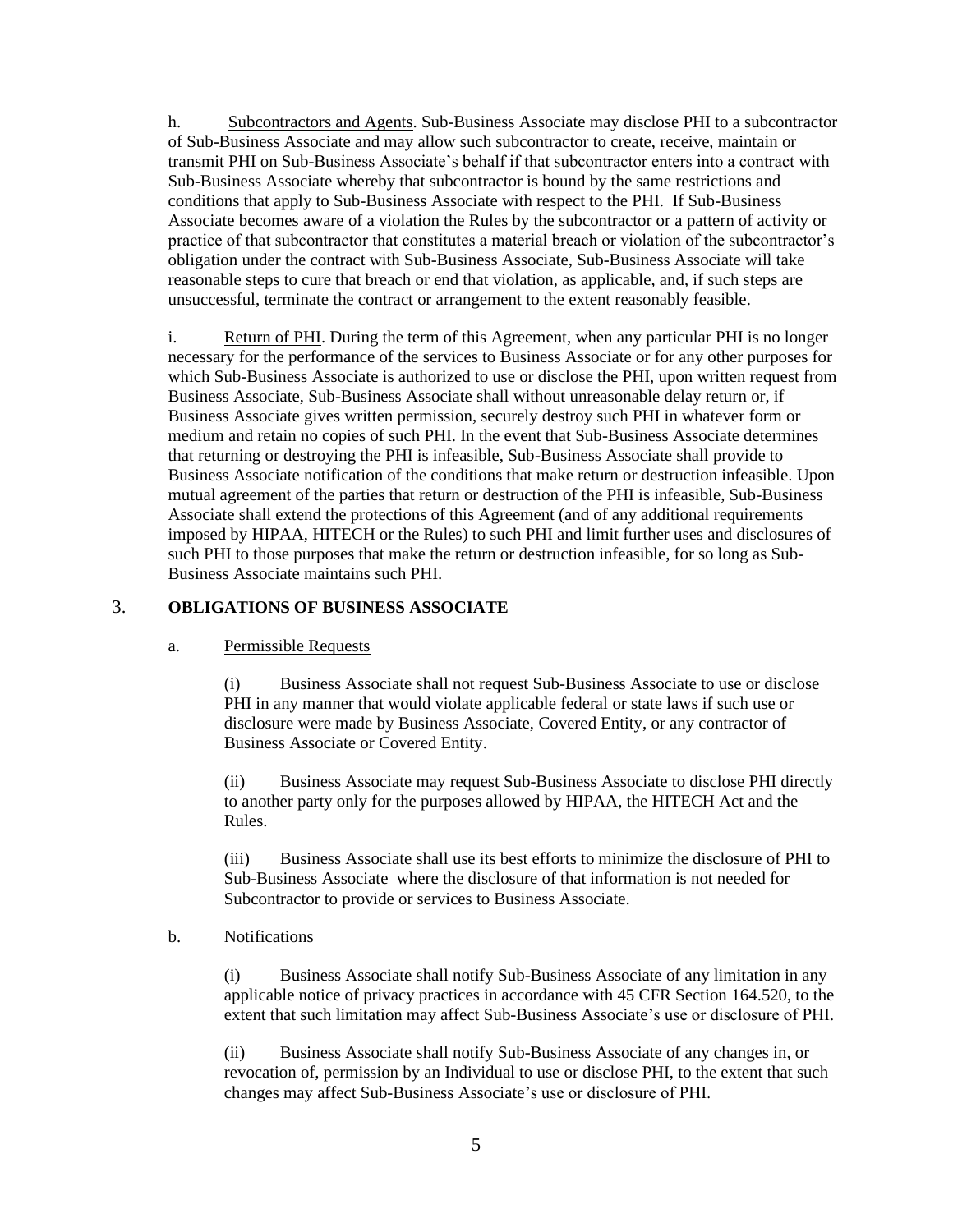(iii) Business Associate shall notify Sub-Business Associate of any restriction to the use or disclosure of PHI that Business Associate has agreed to in accordance with 45 CFR Section 164.522, to the extent that such restriction may affect Sub-Business Associate's use or disclosure of PHI. Sub-Business Associate agrees to comply, upon communication by Business Associate, with any restrictions to the use or disclosure of PHI that Business Associate has agreed to in accordance with 45 CFR Section 164.522.

# 4. **TERM AND TERMINATION**

a. General Term and Termination. This Agreement shall become effective on the date of this Agreement and shall terminate upon the termination or expiration of the Service Agreement.

#### b. Material Breach

(i) Where either party has knowledge of a material breach by the other party and cure is possible, the non-breaching party shall provide the breaching party with an opportunity to cure. Where said breach is not cured to the reasonable satisfaction of the non-breaching party within five (5) business days of the breaching party's receipt of notice from the non-breaching party of said breach, the non-breaching party shall, if feasible, terminate this Agreement and the portion(s) of the Service Agreement affected by the breach.

(ii) Where either party has knowledge of a material breach by the other party and cure is not possible, the non-breaching party shall, if feasible, terminate this Agreement and the portion(s) of the Service Agreement affected by the breach.

(iii) Notwithstanding the foregoing, upon Business Associate's acknowledgement of a material breach of this Agreement by the Sub-Business Associate, Business Associate and/or Covered Entity is authorized to terminate this Agreement and the Service Agreement if breach remains uncured or mitigated.

c. Return or Destruction of PHI. Upon termination of this Agreement for any reason, Sub-Business Associate shall:

(i) Return to Business Associate or destroy all PHI that Sub-Business Associate or any of its subcontractors and agents still maintain in any form, and Sub-Business Associate shall retain no copies of such information; or

(ii) If Sub-Business Associate determines, and reasonably can show, that such return or destruction is not feasible, and Business Associate agrees, Sub-Business Associate shall extend the protections of this Agreement to such information and limit further uses and disclosures to those purposes that make the return or destruction of the PHI infeasible, in which case Sub-Business Associate's obligations under this Section shall survive the termination of this Agreement.

d. Survival. The rights and obligations of Sub-Business Associate under this Agreement will survive the termination of this Agreement.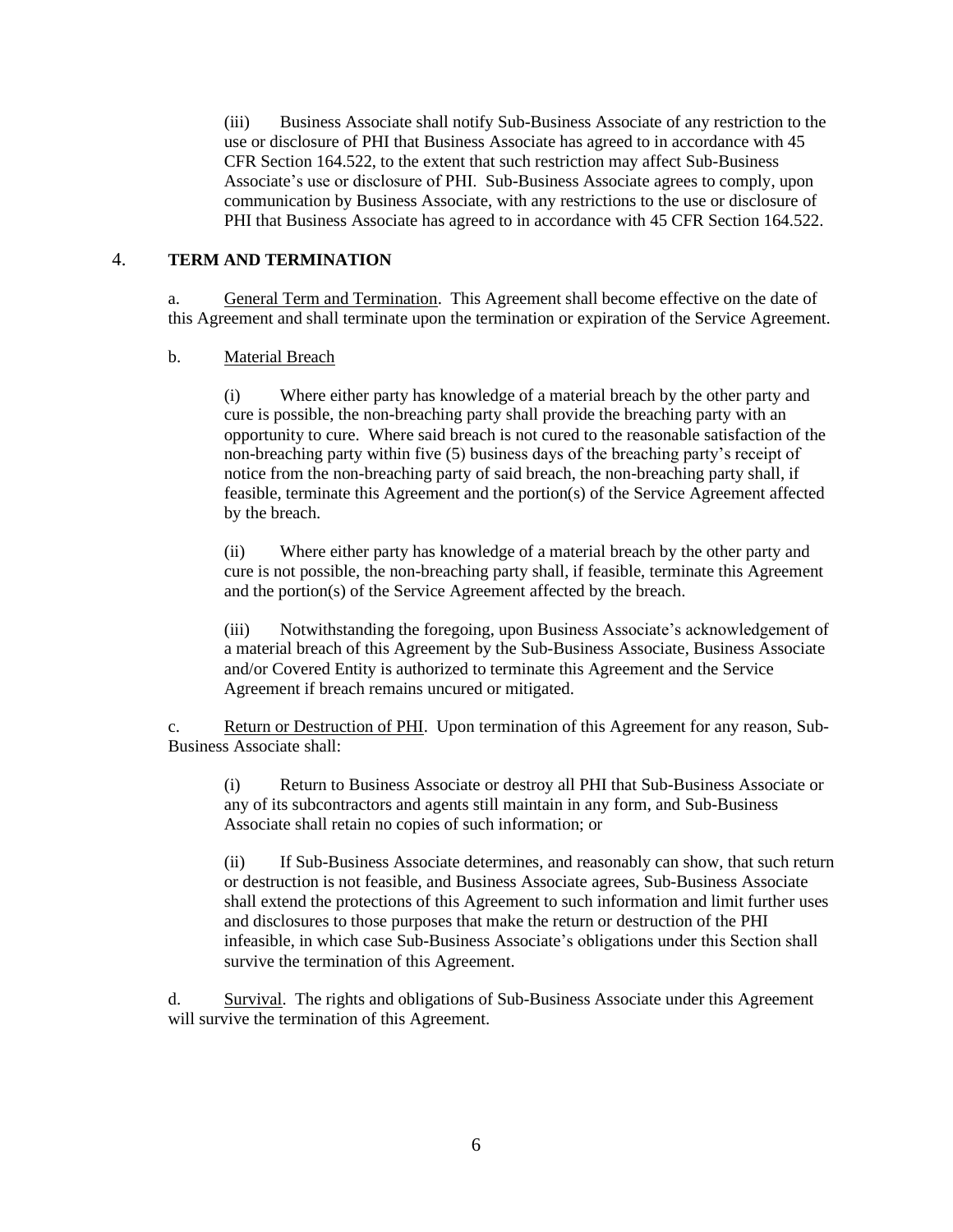# 5. **MISCELLANEOUS**

a. Amendment. If any of the regulations promulgated under HIPAA or the HITECH Act are amended or interpreted in a manner that renders this Agreement inconsistent therewith, the parties shall amend this Agreement to the extent necessary to comply with such amendments or interpretations.

b. Interpretation. Any ambiguity in this Agreement shall be resolved to permit the parties to comply with HIPAA and the HITECH Act.

c. No Third-Party Beneficiaries. This Agreement is intended for the benefit of Sub-Business Associate and Business Associate only. Nothing is intended to confer or create, nor be interpreted to confer or create, any rights, remedies, obligations or liabilities to or for any third-party beneficiary under this Agreement.

d. Limitation on Liability – Exclusion of Damages. In no event will the liability of Sub-Business Associate for breach of this Agreement exceed the total payments made by Business Associate to Sub-Business Associate for products or services unless such breach arises out of the intentional misconduct or gross negligence of Sub-Business Associate. NEITHER PARTY WILL BE LIABLE TO THE OTHER FOR INCIDENTAL, CONSEQUENTIAL, SPECIAL, PUNITIVE OR EXEMPLARY DAMAGES FOR ANY CLAIM ARISING OUT OF THIS AGREEMENT (REGARDLESS OF WHETHER SUCH CLAIM IS FOR BREACH OF CONTRACT, TORT, OR VIOLATION OF LAW) EVEN IF THE PARTY HAS BEEN ADVISED OF THE POSSIBILITY OF SUCH DAMAGES.

e. Independent Contractor. The parties acknowledge Sub-Business Associate is an independent contractor of Business Associate. Nothing in this Agreement creates a partnership, joint venture, or principal-agent relationship between the parties.

f. Interpretation. Any ambiguity in this Agreement shall be resolved to permit the parties to comply with HIPAA and the HITECH Act.

g. Conflicting Terms – Application . This Agreement pertains solely to the parties' rights and obligations with respect to PHI and does not affect any rights or obligations of the parties with respect to data that is not PHI or any other transaction or subject matter set forth in the Services Agreement. If the terms of this Agreement conflict with any terms of the Service Agreement as they pertain to PHI, the terms of this Agreement shall govern and control.

h. Notices. Any notices pertaining to this Agreement shall be given in writing and shall be directed to a party at the address and to the attention of the person appearing below that party's signature to this Agreement or to such other address or person as that party provides by notice to the other party. Notices may be delivered personally, by recognized overnight courier (such as Federal Express) with delivery charges paid by the sender, by certified mail, return receipt requested, or by e-mail with acknowledgment of receipt given by the intended recipient or proof of delivery obtained by the sender. Notices will be deemed given and received upon delivery if delivered personally or by e-mail, one (1) business day after deposit with the overnight courier, or four (4) business days after deposit with the postal service.

i. Severability. The provisions of this Agreement shall be severable, and if any provision of this Agreement shall be held or declared to be illegal, invalid or unenforceable, the remainder of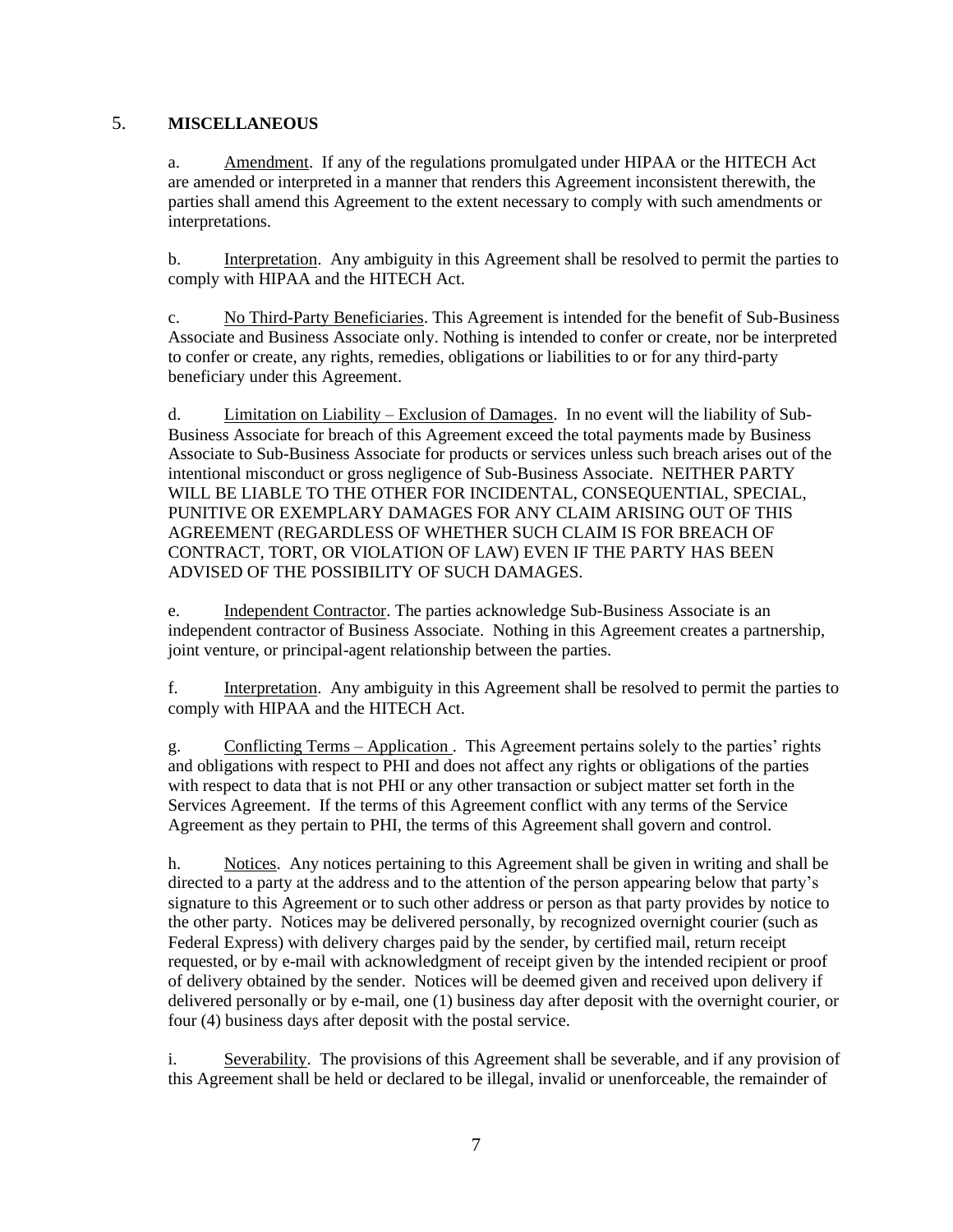this Agreement shall continue in full force and effect as though such illegal, invalid or unenforceable provision had not been contained herein.

> [REMAINDER OF PAGE LEFT BLANK INTENTIONALLY. SIGNATURES APPEAR ON FOLLOWING PAGE.]